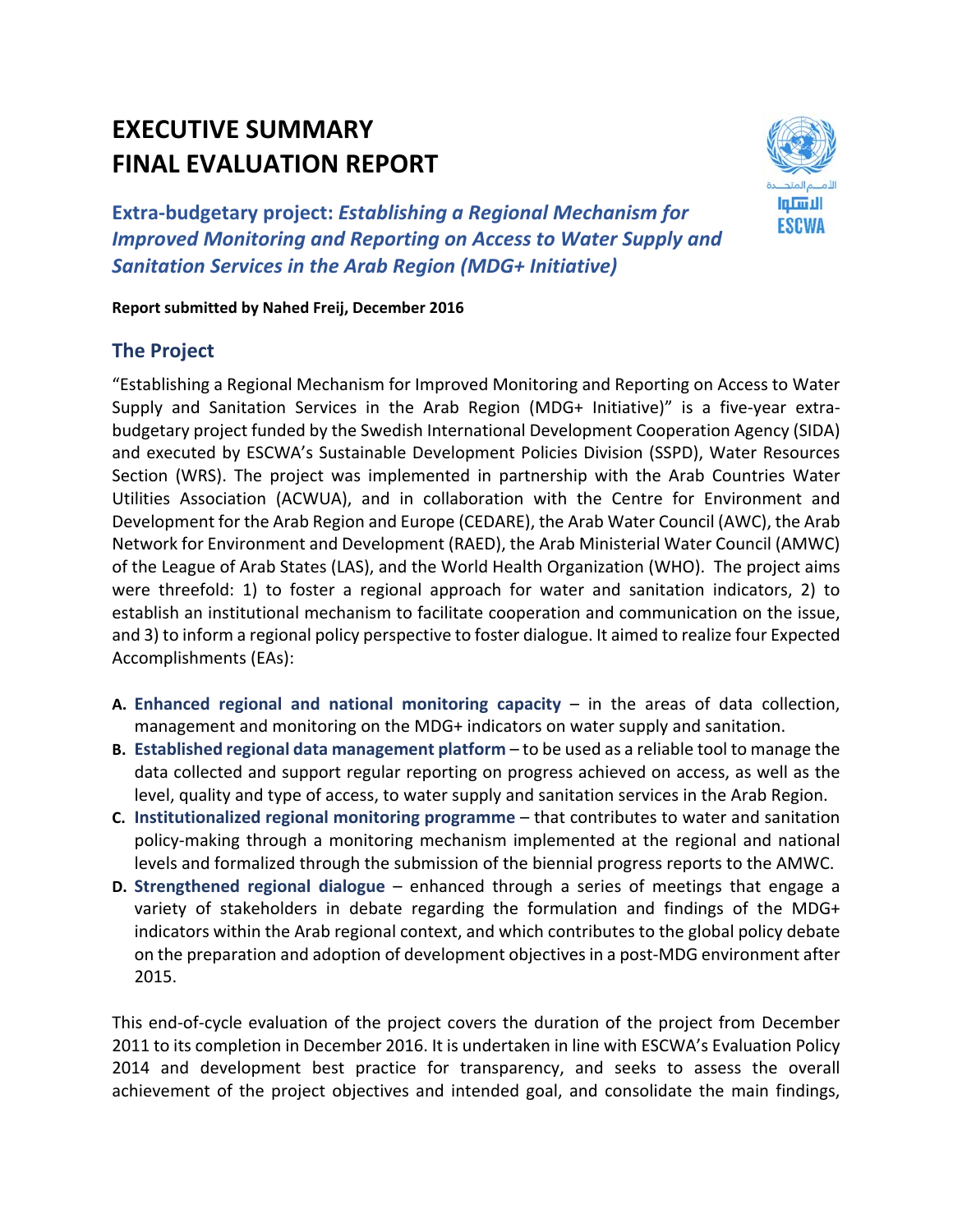challenges, best practices and lessons learnt of this project. As such, the evaluation addresses four DAC criteria: Relevance, Effectiveness, Efficiency and Sustainability. To the extent possible, the evaluation adopted a gender and rights‐based lens to assess the extent to which the project promoted human rights and gender equality and to measure the efforts made to integrate a gender and human rights perspective in all stages of the project.

Participatory and collaborative evaluation approaches were adopted in undertaking the evaluation, which took place between November 1<sup>st</sup> and December 22<sup>nd</sup>, 2016. Qualitative research methodologies were selected and were comprised of desk review of documentation, individual and collective interviews, and observation of the project's final High Level Meeting (HLM), which took place in Amman, Jordan. The evaluator applied nonrandom purposive sampling in undertaking the evaluation to gain inputs and perspectives of direct and indirect project stakeholders. Moreover, gender considerations were maintained to ensure representative participation of informants by sex when relevant and possible.

## **Main Findings and Conclusions**

- 1. The initiative is a direct response to priorities of the Arab region and to the priorities of the AMWC within the LAS. During implementation, the initiative's objectives, indicators and monitoring remained valid with regards to the new 2030 Agenda for Sustainable Development.
- 2. The participation of women and national women machineries in the project's activities were limited at the beginning but grew laudably over time.
- 3. The evaluation finds strong evidence that regional and national monitoring capacity was effectively enhanced through the MDG+ Initiative. A regional and national monitoring mechanism was established and capacities in monitoring and data management of water and sanitation services were increased.
- 4. The establishment of a regional data management platform was progressively realized.
- 5. The initiative effectively institutionalized the regional monitoring mechanism. A national and regional monitoring programme was established and institutionalized for the duration of the project and 18 Arab countries engaged in the monitoring programme.
- 6. The initiative contributed to strengthened regional and national dialogue regarding the formulation and findings of the MDG+ indicators within the Arab regional context.
- 7. The initiative contributed to informing the 2030 Agenda while also supporting Arab countries in their preparation towards water related Sustainable Development Goal (SDG) targets.
- 8. The initiative made efficient utilization of resources.
- 9. Project activities and outputs were largely achieved on time. The time extension proved to be a valuable opportunity for stronger regional conceptualization and consultation regarding the potential linkages between the MDG+ Initiative and the water‐related SDGs.